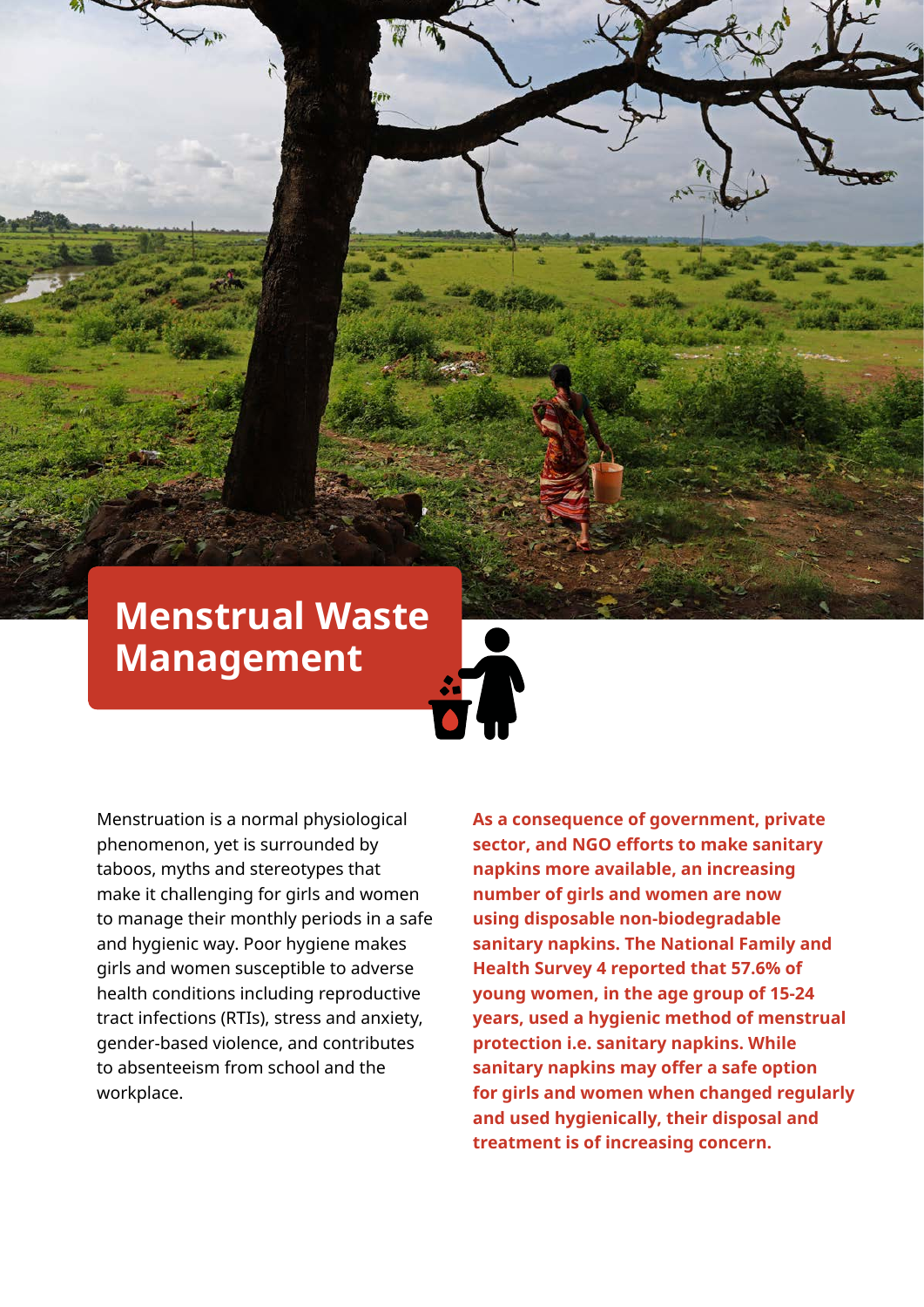## **Menstrual waste load in India**



**Figure 1:** Estimated waste load calculation in India (Developed by Menstrual Health Alliance India)

Menstrual waste refers to blood, bodily tissues, and used menstrual absorbents, including cloth, disposable sanitary napkins and other materials used to capture or absorb blood during menstruation. An estimated 36% of the female population of reproductive age in India are using sanitary napkins, producing one billion used pads per month.

## **Menstrual waste management is a concern and must be addressed**

- Rural India and many urban areas (e.g., slums, small and medium towns) lacks routine waste collection mechanisms. Used menstrual products (cloth and sanitary napkins) are often discarded in open fields and water bodies (ponds, lakes, rivers, streams), buried, or burned in the open.
- Anecdotal evidence suggest that when girls lack disposal facilities, they may use pads for a longer duration than recommended resulting in unhygienic use. This in turn, places them at risk for infections.
- Most sanitary pad varieties used are made of cellulose, super absorbent polymers (SAP), plastic covering, and adhesives/ glue; many of these components do not decompose easily and remain in the environment (polluting soil and water sources).
- When sanitary pads, particularly those with SAP, are burned (in the open, in burning chambers, or low quality incinerators), they release toxic chemicals (dioxins and furans that are known carcinogens) that are harmful for health.
- Most incinerators lack certification that they meet emission standards set by the Central Pollution Control Board. Lowcost incinerators typically burn at low temperatures and lack mechanisms to control release of the toxic emissions (that are carcinogenic). These incinerators are potential health hazards for girls, students, school staff, and community members who use the incinerator or live in close proximity to these machines.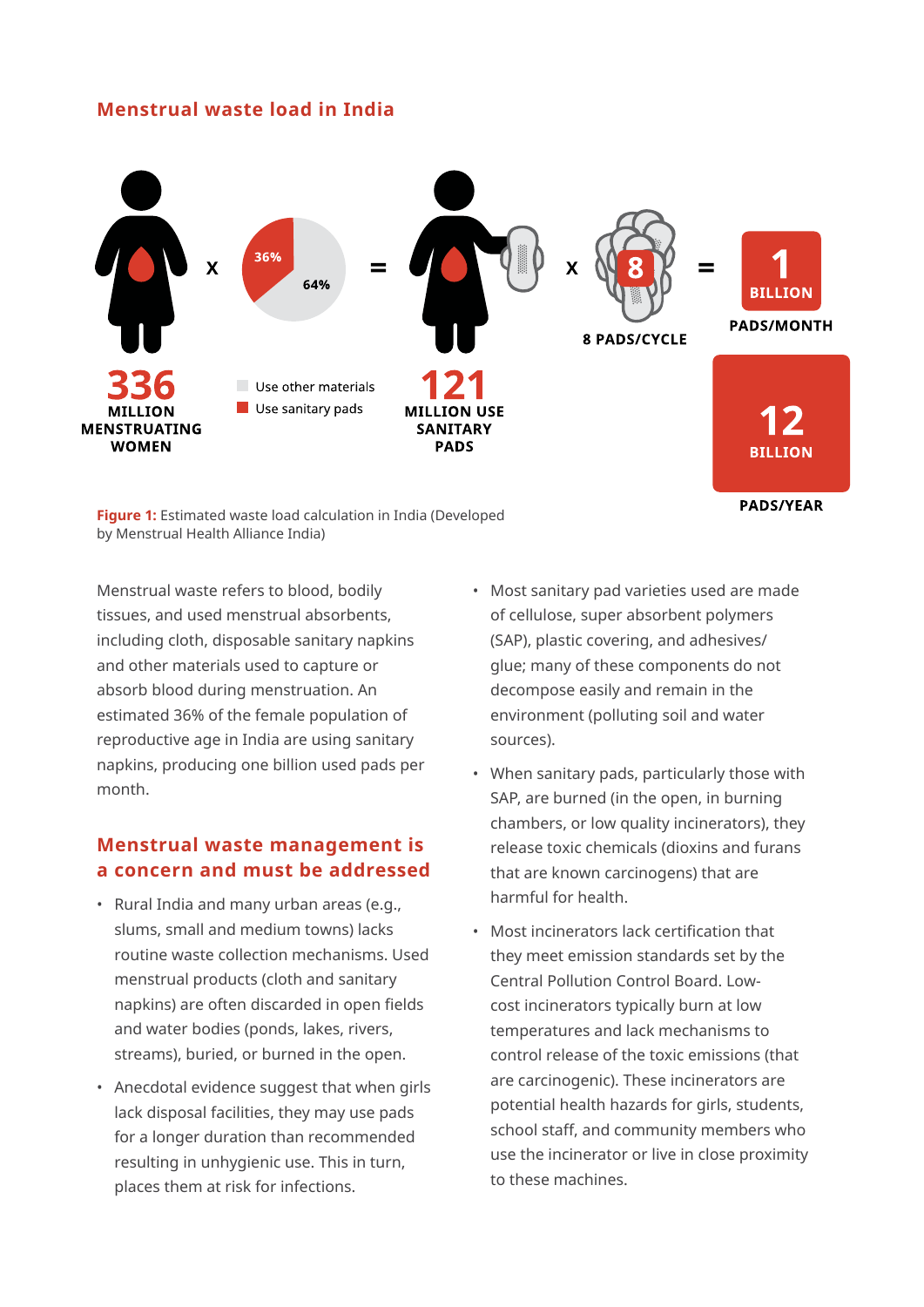## **Potential solutions for menstrual waste management**

The figure below presents a snapshot of what menstrual waste is and its classification.

**Figure 2:** Definition and classification of menstrual waste in India

| and producers of sanitary products<br>or materials<br>air and water sources) |
|------------------------------------------------------------------------------|
|------------------------------------------------------------------------------|

A universally agreed way to effectively and safely deal with menstrual waste does not exist in India. However, menstrual waste management solutions should aim to tackle waste through the following approaches:

**Table 1:** Menstrual waste management approaches and solutions

| <b>Approaches for</b><br>menstrual waste<br>management | <b>Purpose</b>                                                                                              | <b>Potential solutions</b>                                                                                                 |
|--------------------------------------------------------|-------------------------------------------------------------------------------------------------------------|----------------------------------------------------------------------------------------------------------------------------|
| <b>Reduce waste</b><br>volume                          | Lessen the amount of waste that<br>is generated and that has to be<br>managed                               | Alternative menstrual hygiene products:<br>reusable menstrual hygiene products<br>such as reusable pads and menstrual cups |
| <b>Sterilise waste</b>                                 | Make menstrual waste less<br>hazardous through treatments<br>that make them inert and<br>pathogen free      | • Chemical treatments<br>• Autoclaving technologies                                                                        |
| <b>Change the</b><br>physical nature<br>of waste       | Make waste easier and safer to<br>handle, reduce waste volume by<br>changing the very structure of<br>waste | • Incineration<br>• Deep burial and Composting<br>• Recycling                                                              |

In order to identify the menstrual waste management solutions, it is imperative to understand the type of menstrual hygiene products used and the implications for waste management (the Informed Product Choice Brief provides more detailed information).

Here we briefly provide key considerations for incinerators and deep burial, composting solutions.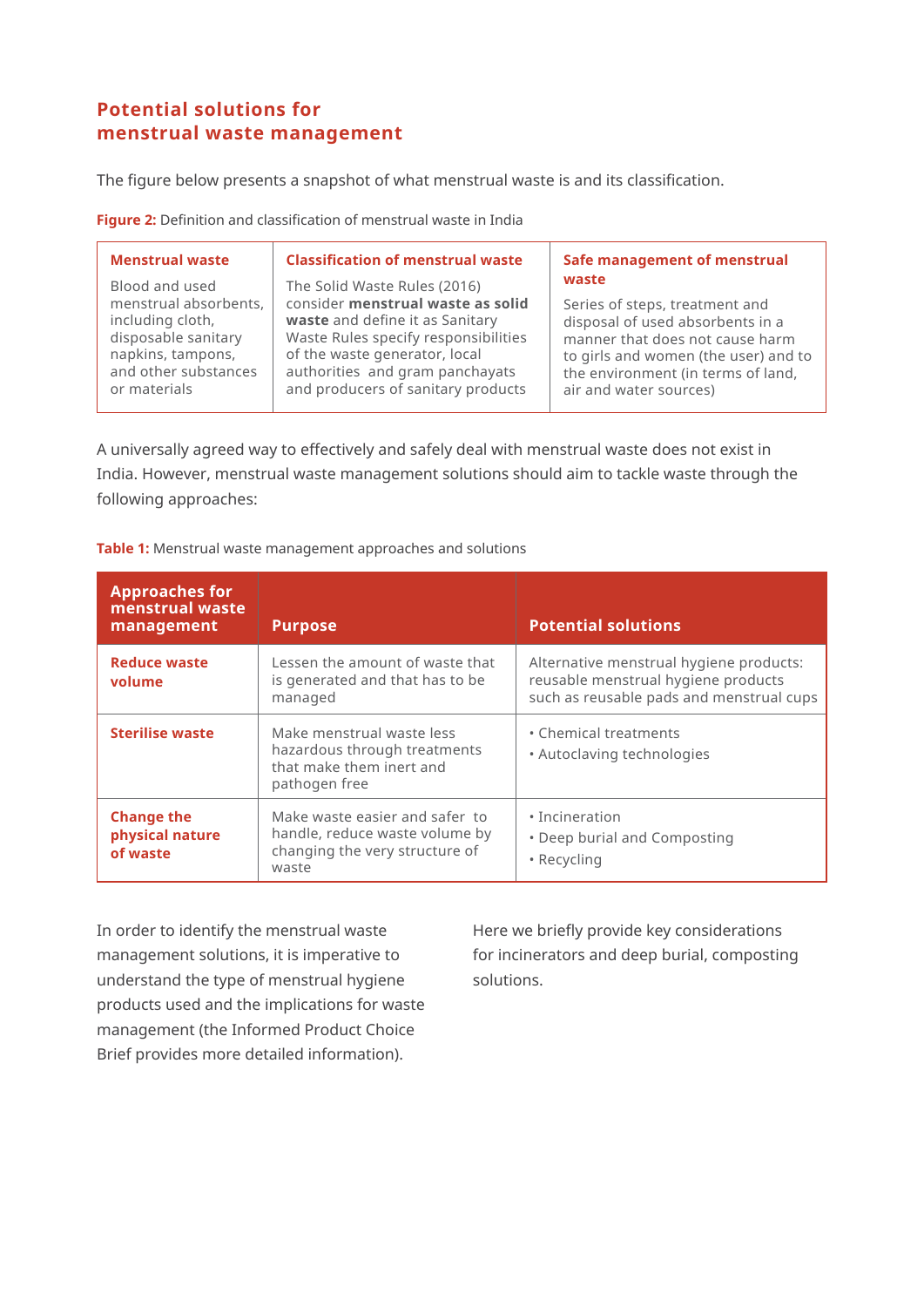

#### **a. Incinerators**

Incineration uses combustion to make waste less harmful (sterilises waste), reduce the volume of waste, and change the nature of waste from solids to ash that can more easily be disposed of. When incineration is carried out properly, waste is converted into relatively harmless gases and incombustible solid waste (e.g., ash), and permissible gases from incineration are released into the atmosphere (after gas cleaning or emission control measures). Residue ash from proper incineration can be collected and disposed of in designated ash pits or controlled landfills without any major risk. However, when incineration occurs in unsafe conditions (e.g., waste is not appropriately segregated, combustion occurs in a poorly constructed incinerator with low burning temperature, no emission control features), toxic compounds can be present in the unburned waste, and hazardous gases can be released into the air.

Despite the range of incinerator facilities available and used in the country, specific standards and guidelines for incinerator use for menstrual waste do not exist. However, recommendations for the use of large and small scale incinerators for biomedical waste do offer important and relevant guidance for incinerator use in institutional and community settings. The World Health Organization has issued guidelines for safe incineration of bio-medical or health care waste<sup>ii</sup>, and suggests that small-scale incinerators should have certain features to ensure safe incinerationiii. Good planning, adherence to standards for both incinerator design and emissions, technical oversight, and continual supportive supervision of incinerator systems are essential to ensuring safe incineration<sup>iv</sup>. Table 2 highlights considerations for small scale incinerators used in institutional settings (schools, residential schools and hostels for girls, and anganwadis) and community and public toilets.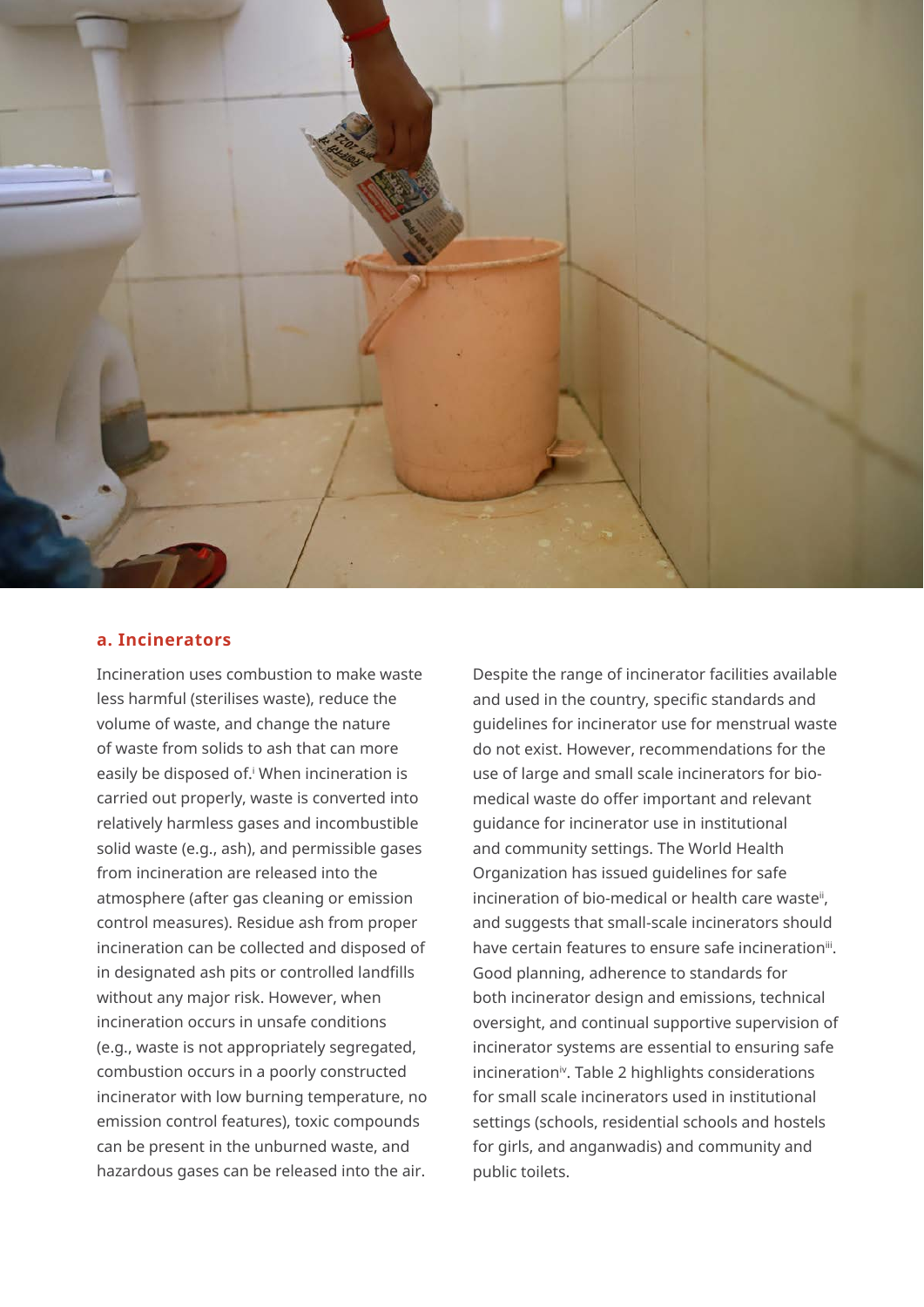**Table 2:** Core considerations for State Departments for incinerator use

| <b>Type and composition</b><br>of product disposed                                                                                          | $\bullet$<br>Identify the types of products typically used and discarded in the setting<br>as they may have to be segregated before incineration:<br>· Sanitary pads made of cellulose without any SAP, and those with SAP<br>· Cloth pads of various textiles (cotton, synthetics) and other materials                                                                                                                            |
|---------------------------------------------------------------------------------------------------------------------------------------------|------------------------------------------------------------------------------------------------------------------------------------------------------------------------------------------------------------------------------------------------------------------------------------------------------------------------------------------------------------------------------------------------------------------------------------|
| <b>Volume of product</b><br>disposed on a daily<br>and weekly basis                                                                         | Estimate:<br>The number of menstruating girls who will likely use and dispose<br>$\bullet$<br>sanitary pads<br>• The average number of sanitary pads that will be disposed in the<br>incinerator per day. This will enable choice of the right incinerator that<br>can deal with these waste volumes on a daily or weekly basis                                                                                                    |
| <b>Settings for use</b>                                                                                                                     | Education settings (schools, Ashramshalas, KGBV, girls hostel)<br>• Community settings (community toilet complexes)<br>Public settings (public toilets)<br>$\bullet$ .<br>Health care facilities<br>Anganwadis<br>• Child care institutions                                                                                                                                                                                        |
| <b>Placement of</b><br>incinerator                                                                                                          | • Incinerators to not be placed in closed rooms or toilet blocks where the<br>risk of emissions being released into the room is high<br>• If placed inside a room, the vent stack/outlet pipe of appropriate length<br>to lead outside the room (to an appropriate height), and away from<br>where people collect or pass by                                                                                                       |
| <b>Minimum and</b><br>maximum burning<br>temperatures                                                                                       | The maximum burning to be considered to ensure complete combustion.<br>$\bullet$<br>The maximum burning temperature has implications for placement of<br>incinerator and its handling by a trained caretaker to ensure safety of<br>users and caretakers<br>Minimum temperatures to be reviewed carefully to ensure that complete<br>$\bullet$<br>combustion takes places with measures in place to control for toxic<br>emissions |
| <b>Adherence to the</b><br><b>Central Pollution</b><br><b>Control Board</b><br><b>Standards for</b><br>emissions and<br>ambient air quality | Before procuring and installing incinerators, Government agencies<br>$\bullet$<br>to ensure that the State Pollution Control Board has reviewed the<br>incinerator and has certified it as safe for use<br>Ideally emissions from the incinerator should be tested in a government<br>$\bullet$<br>accredited laboratory and confirmed to be within limits. Certification to<br>be provided.                                       |
| <b>Operation and</b><br><b>Maintenance</b>                                                                                                  | Incinerators to be maintained well to ensure efficient functioning<br>Designated caretaker to be identified and well trained to operate the<br>incinerator, with necessary safety equipment<br>Segregation of menstrual waste from other waste to be ensured for<br>$\bullet$<br>efficient functioning<br>Monitoring use of incinerators to be done on regular basis<br>٠                                                          |
| <b>IEC</b>                                                                                                                                  | • IEC materials to clearly display instruction for safe and appropriate<br>disposal of used menstrual products and on incinerator use. For<br>instance, clear instructions on disposing used materials in a separate<br>dustbin<br>Clear instructions for maintenance must be displayed<br>$\bullet$                                                                                                                               |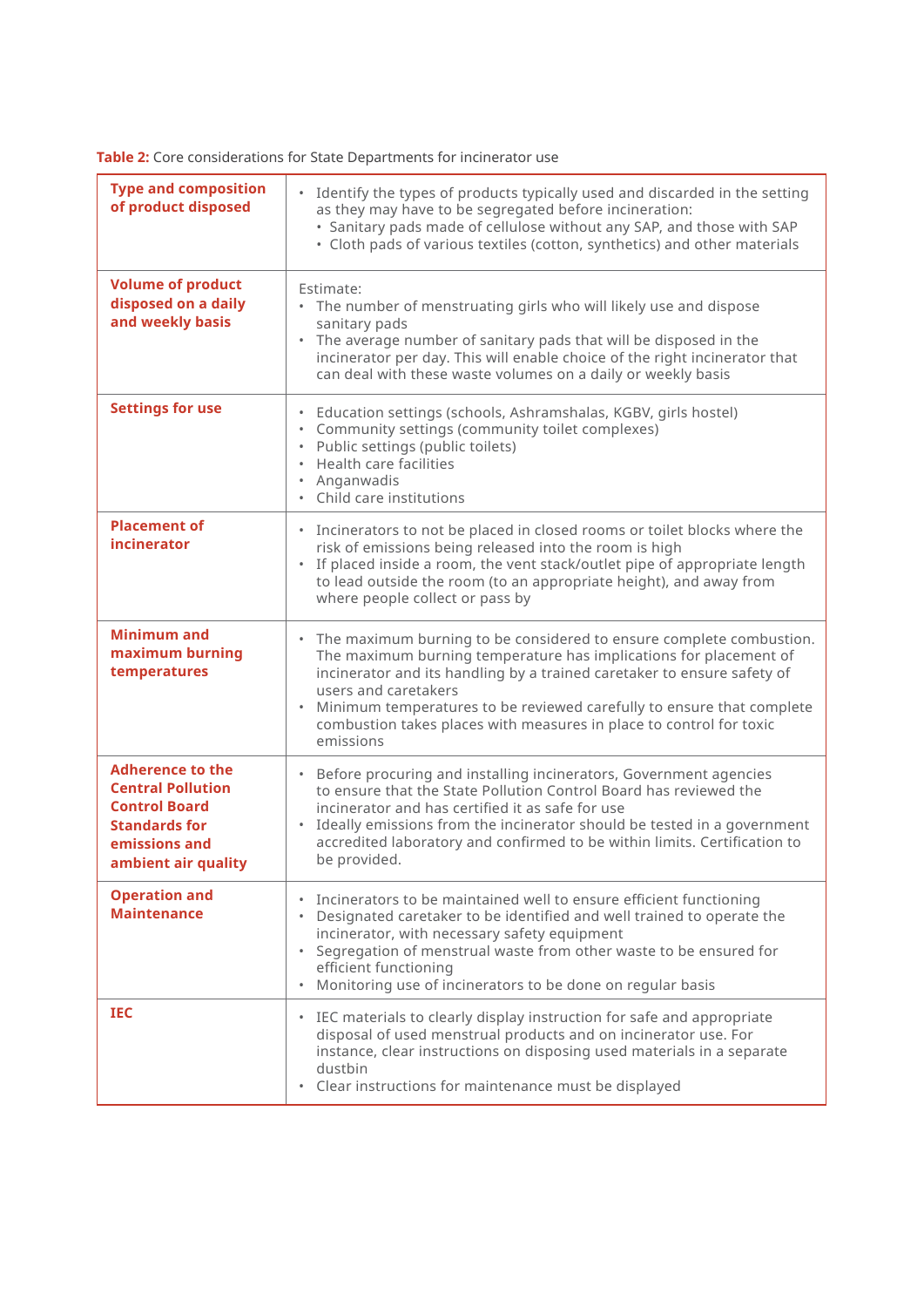## **b. Deep burial and composting solutions**

Biomedical Waste Management Rules (2016) provides guidelines for deep burial of biomedical waste that can be adapted for menstrual waste. An adapted protocol for deep burial has been developed in by NEERI and Menstrual Health Alliance India. This protocol is currently being piloted before finalisation.

- 1. Deep burial suitable for compostable sanitary pads and regular disposable sanitary pads without SAP. Evidence lacking on the suitability of this solution for sanitary pads with SAP.
- 2. The deep burial pit should be of a depth of 1.5-2m, and with a width and breadth of 50-100cms each. The pit should only be half filled with waste, then covered with lime (10 cms), before filling the rest of the pit with soil.
- 3. The pit can be an above ground pit, constructed of brick or cement.
- 4. Inside the pit, each layer of used pads should be 10 cms. Over this, a 10 cm layer of soil is to be added.
- 5. When constructing the pit (below or above ground), care should be taken that the water table is at least 10 meters below the lower level of the pit. The pit should also be constructed away from water sources.
- 6. Deep burial pits should be protected from animals and rodents using covers of galvanised iron or wire meshes.
- 7. Soil and leachate testing to be done when deep burial pits are piloted in any site to test for the toxicity of soil and any leachate post degradation of waste in the pit.

Figure 3 shows the deep burial pit prototype currently being tested.

Composting is a form of waste disposal whereby organic waste decomposes naturally under oxygen rich conditions. While little is known about the composting of used menstrual absorbents, experts suggest that reusable cotton pads and disposable sanitary napkins made of napkins without SAP and those made of natural fibres or materials can be composted, following composting procedures outlined in the Solid Waste Rules (2016). Regular compost pits, bio-digesters, vermi-composting been suggested as possible composting solutions by experts.

Considerations for deep burial and composting:

- Deep burial and composting pits must be designed according to established guidance on this matter (e.g., Solid Waste Rules, Biomedical Waste Rules).
- Sanitary pads and other menstrual waste products must be segregated from other waste before disposal in deep burial or composting pit.
- Organic materials (e.g., kitchen waste, soil) may have to be added to facilitate decomposition in the case of composting.
- Used sanitary pads may have to be processed further (e.g., shedding, separation of cellulosic content from plastic) before disposal in deep burial or composting pit.
- Selection of an appropriate site for composting, keeping in mind soil quality and permeability, and distance from water source and water table.
- The deep burial and composting site must be protected from animals and rodents.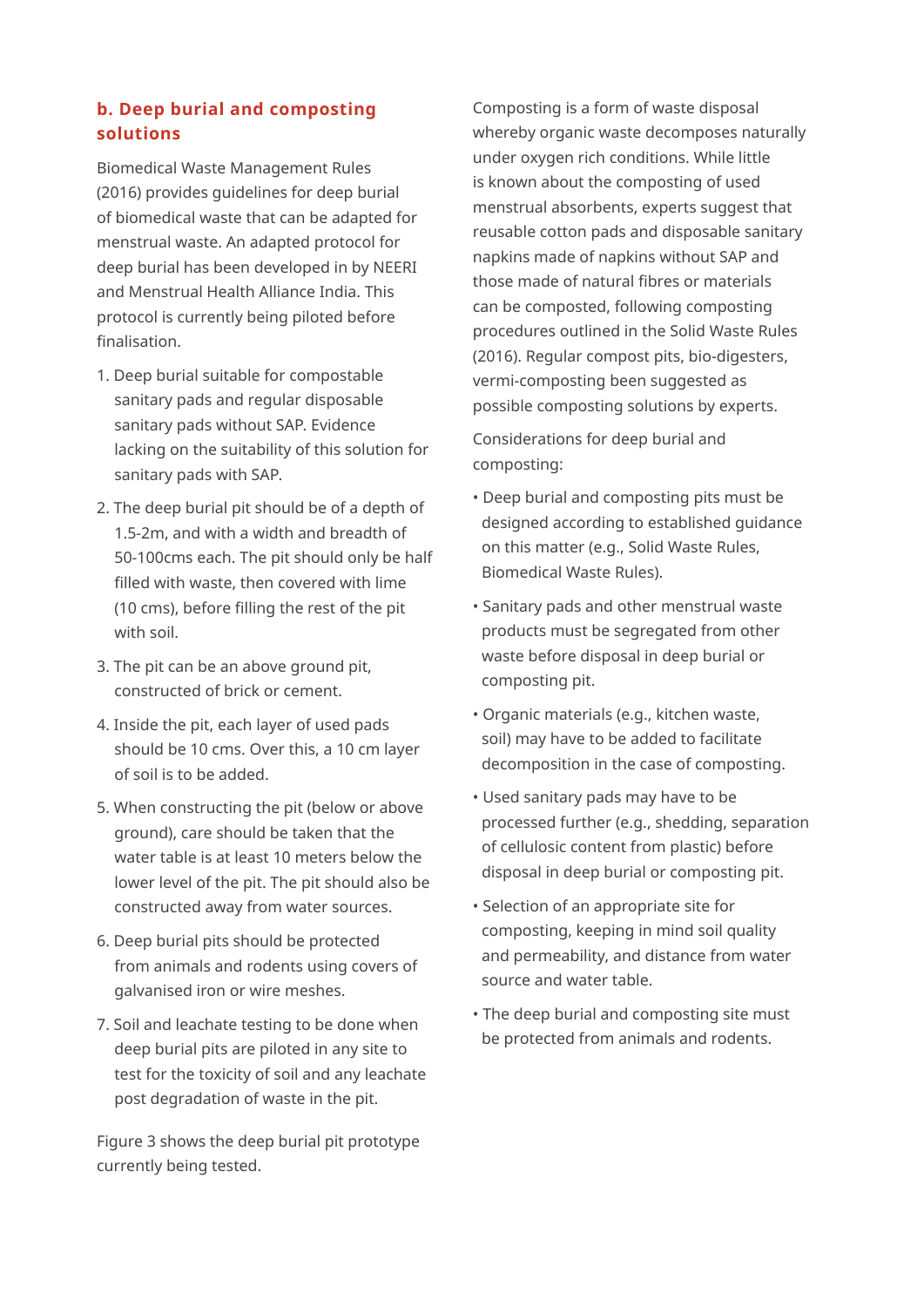- Construction and maintenance of deep burial and composting pits must be done under supervision, with careful thought to design and implementation. A monitoring system must be in place.
- The location of the deep burial site shall be authorised by the prescribed authority i.e. CPCB/ SPCB or District Pollution Control Board Office.



**Figure 3:** Illustrative Deep burial pit for menstrual waste products developed by NEERI, based on the deep burial protocol in the Biomedical Waste Management Rules 2016

Contact Arundati Muralidharan (ArundatiMuralidharan@wateraid.org) for further information on deep burial design

i PATH and JSI. The Incinerator Guidebook: A practical guide for selecting, purchasing, installing, operating and maintaining small-scale incinerators in low-resource settings

ii World Health Organization (WHO). Policy Paper: Safe Health Care Waste Management. Geneva: WHO; 2004. Available at: http://www.who.int/immunization\_safety/publications/waste\_management/en/HCWM\_policy\_paper\_E. pdf. Accessed December 2016.

iii Batterman S. Assessment of Small-Scale Incinerators for Health Care Waste. Ann Arbor: University of Michigan, Environmental Health Sciences; 2004. On consultancy for WHO

iv PATH and JSI. The Incinerator Guidebook: A practical guide for selecting, purchasing, installing, operating and maintaining small-scale incinerators in low-resource settings